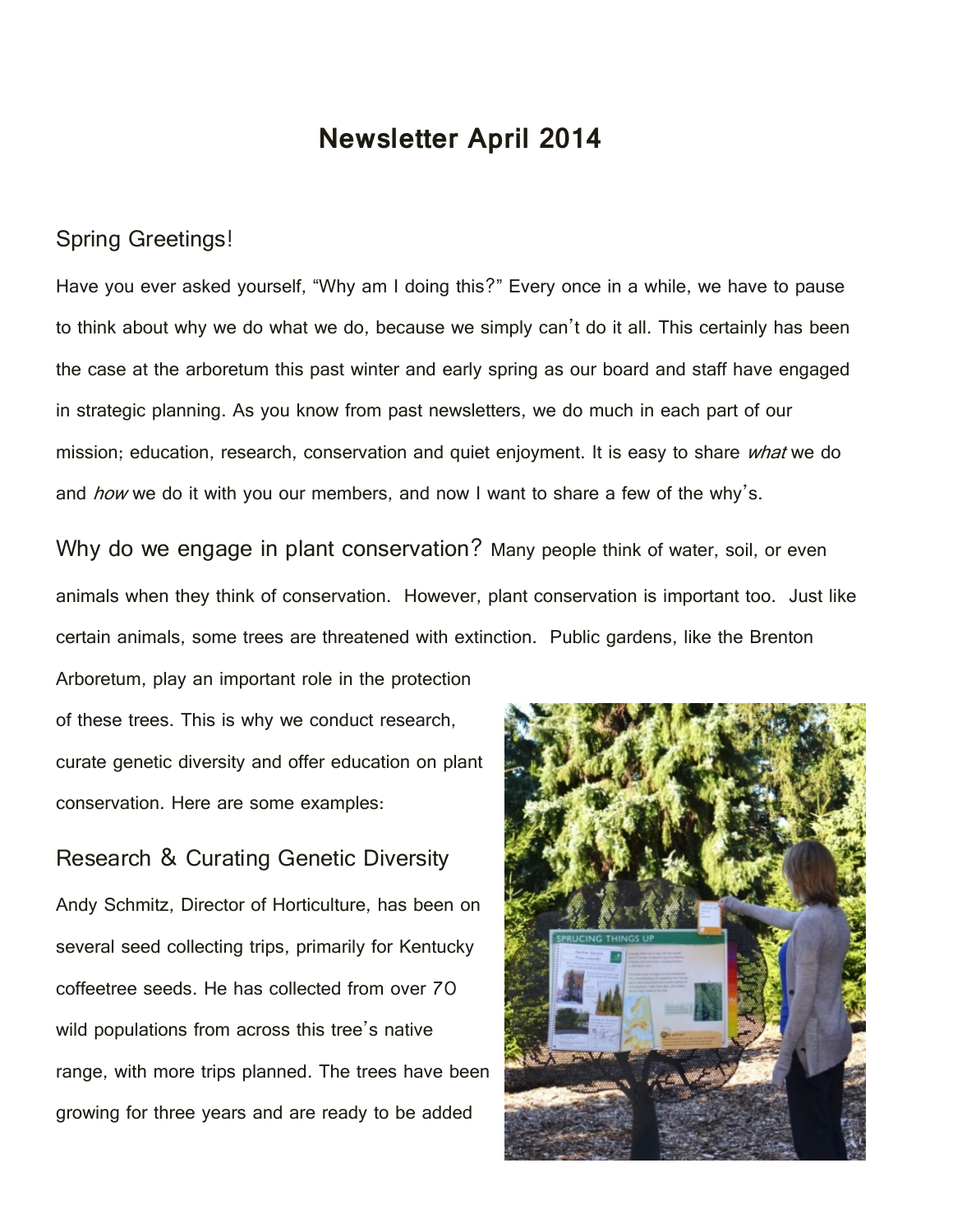to the permanent collection. As you can see, we will have a collection with much genetic diversity which adds to the conservation value of the collection. This genetic material will be available if there is ever a need to repopulate this species in the future.

## **Education**

**Vanishing Acts: Trees Under Threat** is a traveling exhibit created by the Morton Arboretum. The only place in Iowa to see this exhibit this year is at the Brenton Arboretum from **June 6 - November 21**. This outdoor exhibit highlights seventeen threatened trees, four of which can be found at the arboretum. Look for these trees during your next visit to the arboretum. What a great opportunity to learn more about plant conservation!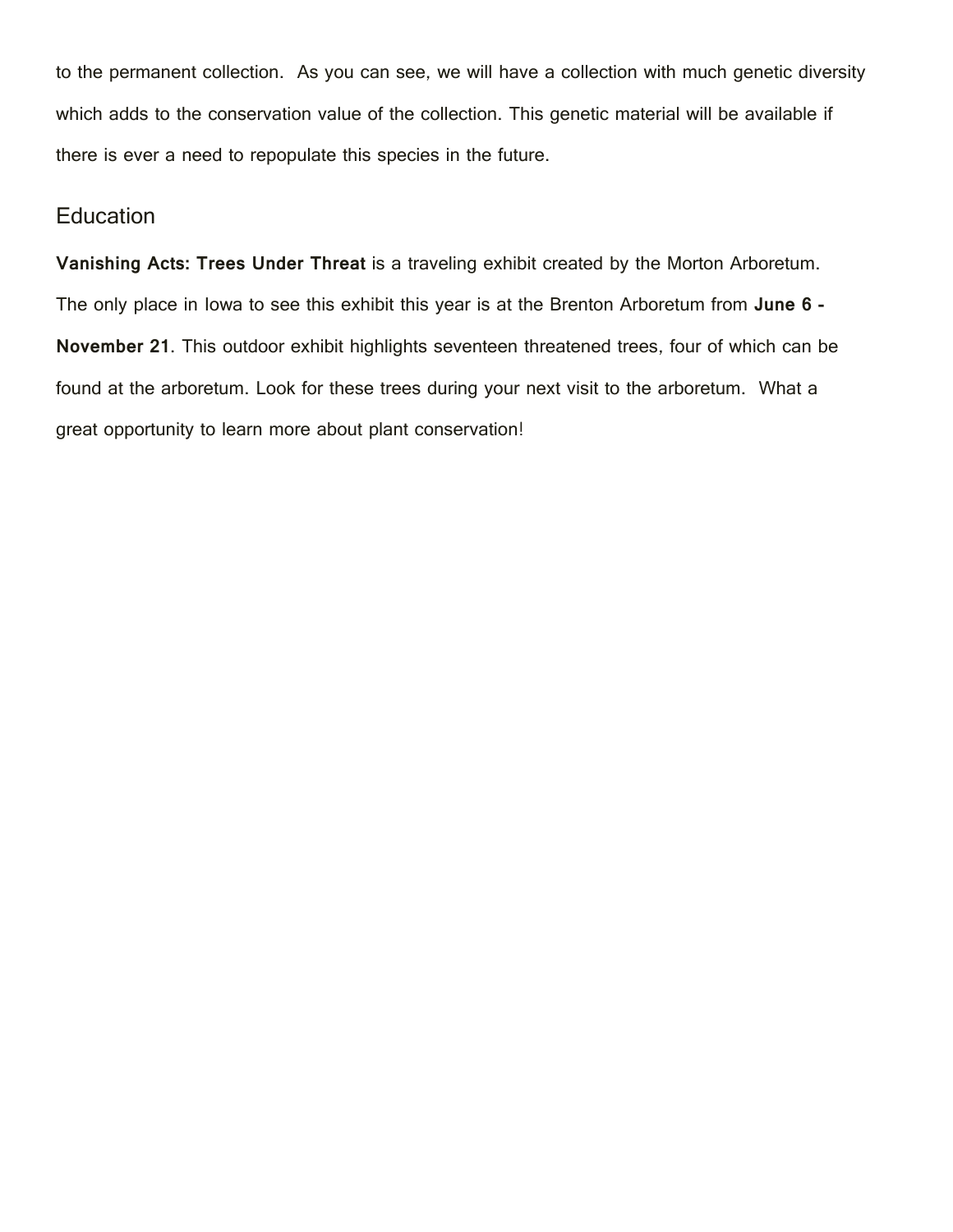**Emerging Threats** Join us on June 7<sup>th</sup> at 2 pm as Paul Tauke, Forestry Bureau Chief Iowa DNR, discusses serious diseases and pests threatening our trees. Don't miss this opportunity to hear the latest on emerald ash



borer, and much more. This event is for members only, so bring a friend or colleague with you so they can join the arboretum that day for only \$15.

**National Public Gardens Day is May 9** We will offer guided tours of the arboretum at 10 am and 2 pm that will highlight the Kentucky coffeetree project, alternatives to ash trees and tell the story of the "Restoration" chestnut. Make a donation to the arboretum on May 9

and receive a beautiful arrangement to take home to Mom. Better yet, bring her with you so she can experience the arboretum for herself!

See the back page for a complete list of classes and events.



# **Why is provenance important?**

By Andy Schmitz, Director of Horticulture & General Manager

**Provenance:** The word provenance is being heard a lot more around the offices at the arboretum as we discuss our collections and decide on how to enhance and expand them. From art museums to arboretums, the word provenance is used for describing the origin or the history of an accessioned or acquired object, be the object a historical painting or in the case of the arboretum, a tree.

For a piece of art work, provenance is the history, who created it and owned it, and where has the art work resided until now; a chronological order.

But, for a tree, provenance is the seed origin, where the seed of the particular tree was collected, who collected it and the details about the collection site. The details of a collection site may range from basic information such as a description of the habitat and date sampled to very intricate details including species abundance, soil description, slope and aspects, plant height and width, leaf quality and/or notable ornamental characteristics.

**Cold Hardiness:** So, one might ask, why is provenance important in deciding what to add to our collections? Part of the answer is cold hardiness. In central Iowa, we want to plant trees adapted for our winter conditions. A real world scenario for the arboretum is the case of the post oak, *Quercus stellata*. The native distribution of post oak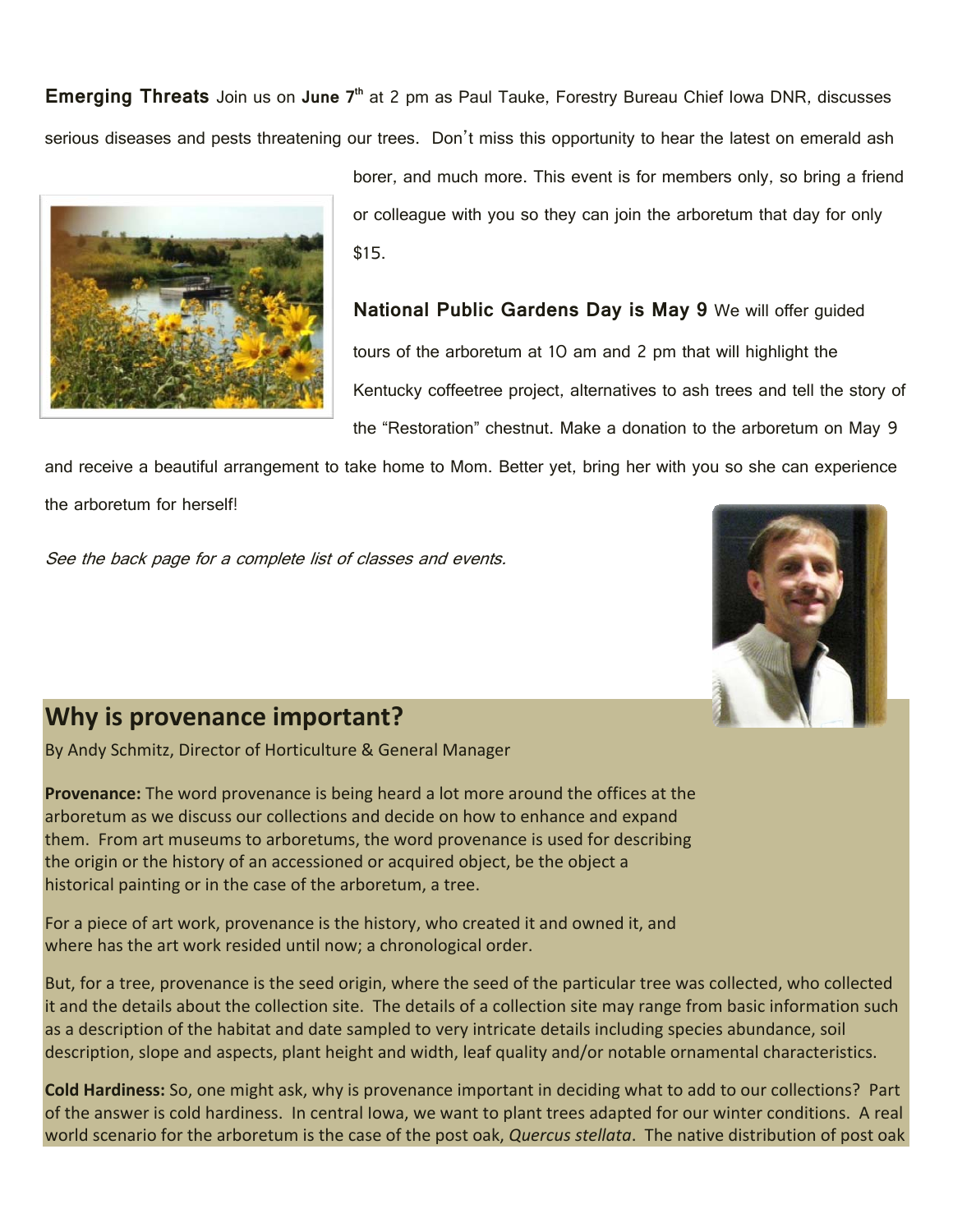#### extends from the last tier of counties in southeast Iowa to the Carolinas, down to Florida and over to Texas.

Considering the species can be found in Iowa, one may assume it 2003, three seedlings of this species were planted here at the art tall until the very cold winter of 2008-09 (32<sup>nd</sup> coldest winter on  $\epsilon$ 20 below zero. All of the post oak trees were dead in the spring

The seedlings were purchased from a nursery that grew them from of these seedlings are best adapted to a climate like Arkansas, where the average minimum winter and winter te

is in the 30s and occasionally gets down to zero, in comparison to the cold of central Iowa where winter temperatures regularly reach 10 to 15 degrees below zero.

After losing these post oaks, we realized again how important provenance was in relation to a plant's performance regardless of the species. So, in order for this species to be successful at the arboretum, we needed genetics from a native post oak population that is adapted to cold temperatures similar to those in central Iowa. In the fall of 2009, Kay Meyer and I ventured to Appanoose County, Iowa and collected acorns from wild post oak trees. These acorns were grown, and



seedlings were planted in 2011. Since their planting, they have not experienced winter injury. Because we grew the seedlings from acorns collected in Iowa, this collection will likely be growing at the arboretum for generations to come. Side note: while in Appanoose County harvesting acorns, we found the Iowa state champion post oak boasting an impressive size of 65 feet tall with a trunk circumference of more than seven feet.

The post oak is native to Iowa but it is rarely found except in the four far southeastern most counties of Iowa. But provenance is just as important for common native trees in Iowa. Take for instance, the bur oak, *Quercus marcocarpa*. Its native distribution extends from Canada to southern Texas, but just because this tree is native and suitable to Iowa, a Texas provenance would likely not be cold hardy for the state.

Cold hardiness is just one example of why provenance is significant to the successful establishment and longevity of a plant. Other examples that influence plant performance include heat, drought, and flood tolerances plus disease and insect resistance. Just as with the cold hardy post oak from Iowa versus the one from Arkansas, the ability of a tree to withstand other abiotic and biotic factors is generally the direct result of provenance.

**Other Plant Performance:** Another example from the Brenton Arboretum concerns drought, an abiotic factor. You may have noticed a few of the European larch, *Larix decidua*, at the front entrance have been removed this past year. With two years of drought, this species was under severe stress, with most trees losing their needles in the middle of the summer. Three out of fourteen have succumbed to the drought conditions. The original fourteen trees had been purchased from three different nurseries. Yes, the three trees that died all came from the same nursery.

Through these two examples, one can truly gain a sense of how provenance affects plant health and successful establishment, whether it's for trees growing at the arboretum or for the one you plant in your own backyard. Along with choosing the correct tree for any particular site, provenance can play a role in long term survivability.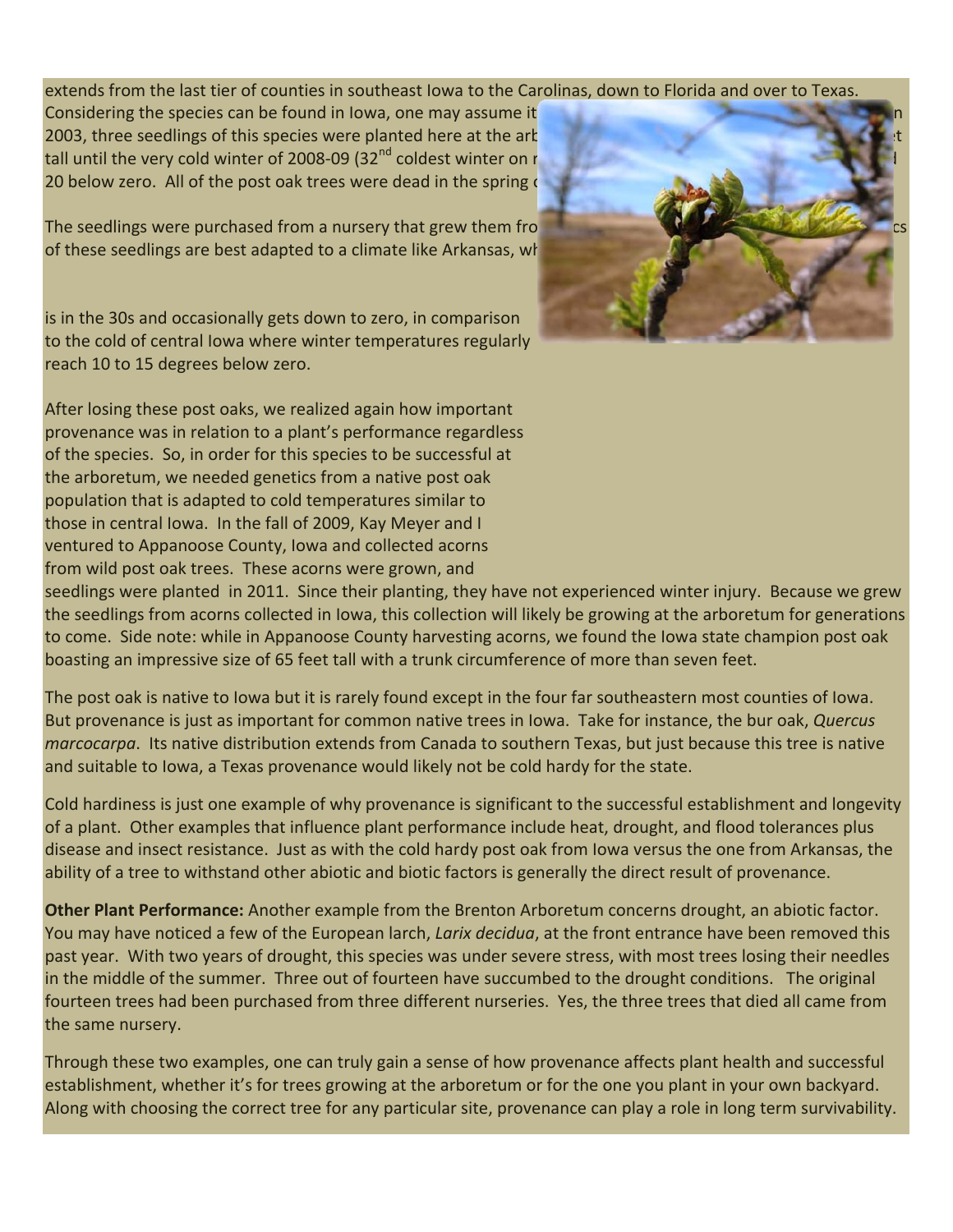Provenance is vital to the collections of the Brenton Arboretum and thus the arboretum will continue to improve its collections through acquiring material of known provenances through our own collecting endeavors or through receiving wild source seed from other arboretums and their Index Seminum, or seed list.

Knowing the history of art or a tree makes it much more interesting and opens it up for study. Long term, our wild source specimens will make the arboretum a place of study and research. More wild provenances in the collection will help us to better determine which ones are best suited for the central Iowa landscape.

## *Watch for Andy's column on Pruning in the Fall 2014 newsletter.*

# **Why does the arboretum need your support?**

"We are providing a tranquil oasis so people may be refreshed and inspired." – Founder, Buz Brenton

How many places can you think of where you can experience tranquility or the quiet enjoyment that is such a critical part of our mission? Thanks to Buz's vision and Sue's support, the Brenton Arboretum IS that kind of place. With westward growth of the Des Moines metro, these places are becoming all too rare and need to be preserved. THIS is why we need your support. Let's work together to ensure this special place is here for future generations. Support the arboretum by buying gift memberships for your friends, family and co-workers, attending a class or event, volunteering or making a donation. Thank you!

# Volunteer Spotlight



If you are a frequent visitor, you know the trails are always mown just right, thanks to Roger Winterhof, who has been volunteering here the last five years doing so much more than mowing trails. His first job at the arboretum was snipping volunteer shoots from the base of the flowering crabapple trees. When asked why he volunteers at the arboretum, Roger said "I found contributing in nature, in an atmosphere of peaceful serenity, fulfilling and rewarding. The staff and leadership at the arboretum have been most gracious and pleasant with whom to work." Thank you for all your hard work, Roger!

St. John's Lutheran Church in Des Moines is hosting volunteer photographer Craig Shives as the April Artist of the Month. The Fine Arts Gallery will feature this special exhibit which includes images taken of the Brenton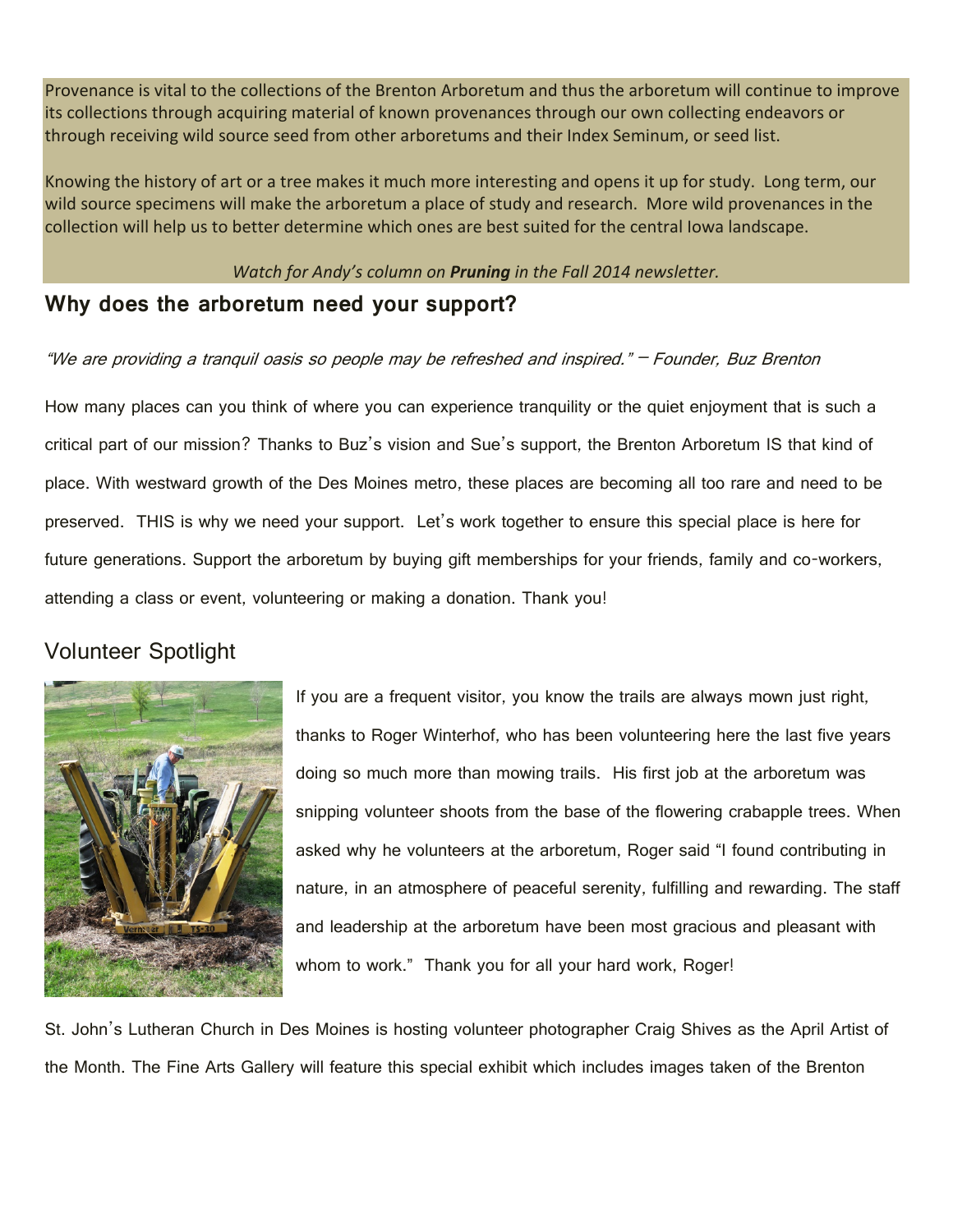Arboretum collections throughout the year. For more information, please visit our website at www.thebrentonarboreum.org or St. John's Lutheran Church at http://stjohnsdsm.org/finearts.

Thank you to ALL of our volunteers for sharing your time and talents with us. Your help is truly appreciated!



## New People

**Beth Wingert, Director of Education and Outreach** joined the arboretum in December 2013. Beth is an Iowa State University and University of Texas at El Paso alum. She lives in Dallas Center with her husband, Mike, and two sons. Her background in education and passion for connecting kids to nature has made her an invaluable part of our team. Please stop by

to meet her during your next visit to the arboretum!

**Bob Jester joined the board of directors in 2013.** We are so pleased to have him! As president of Jester Insurance Services in Des Moines, Bob has over 50 years of experience in a wide variety of commercial property and casualty insurance. He is alum of Iowa State University and past president of the Independent Insurance Agents of Iowa. He serves as Managing Agent for large safety group programs sponsored by the Iowa Association of School Boards and the Iowa Association of Municipal Utilities. Bob has had numerous



positions in a wide variety of community affairs including board member and past president of Friends of Iowa Public Television and Iowa Natural Heritage Foundation. Bob and his wife, Patti, have a long history of supporting local and national

environmental organizations.

New Trees

It is exciting to add to the collections each year. Look for these additions this spring…

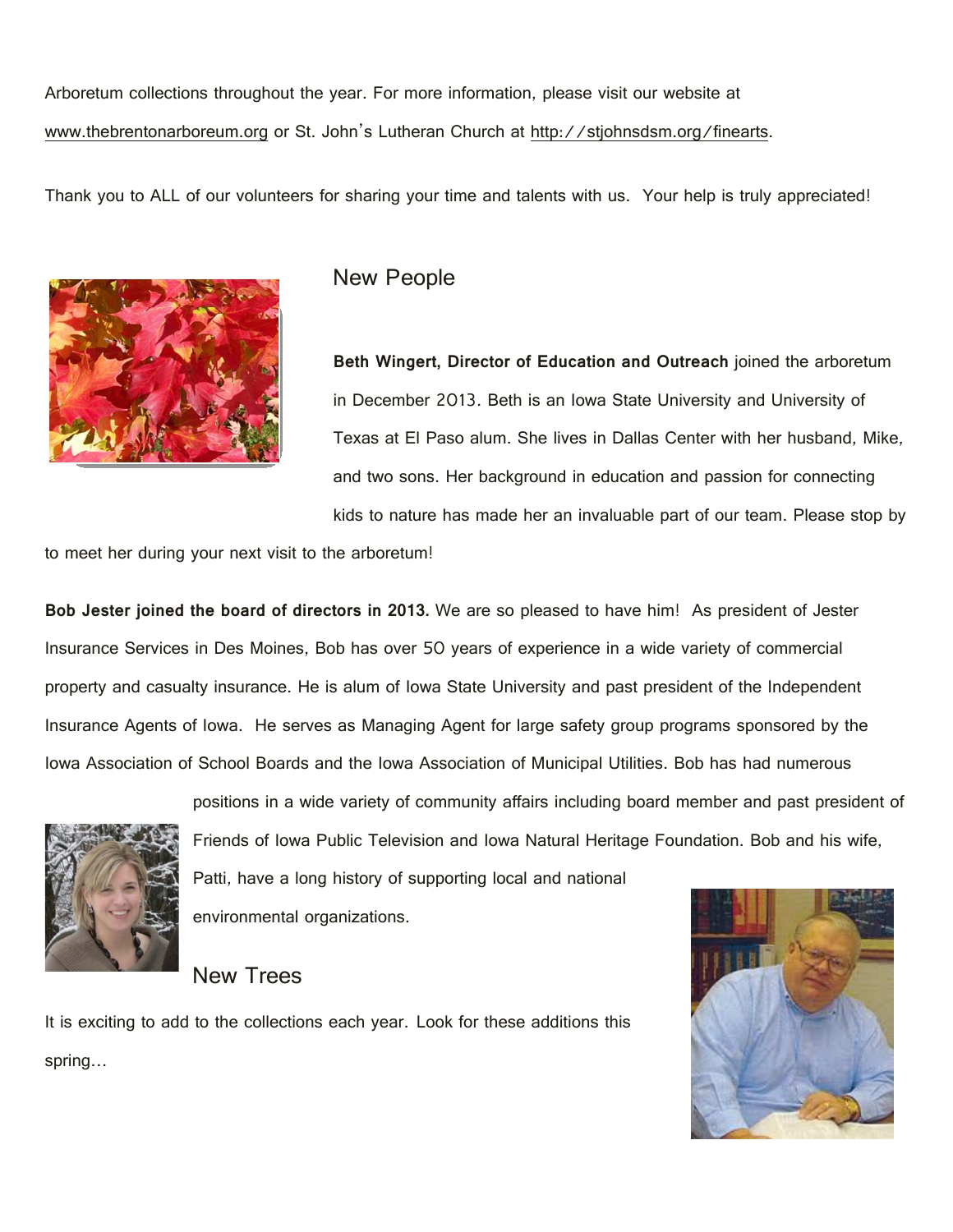Bonfire sugar maple *Acer saccharum* Bonfire<sup>™</sup> Sugar maples typically have a slow growth rate. However, this vigorous cultivar is known for its fast growth rate, oval crown and fall color that ranges from orange to carminered. This tree grows to heights of 40' to 50' tall and is an ideal choice for parks, golf courses and large lawns. **paperbark maple** Acer griseum This compact (25' tall x 20' spread) ornamental maple has the most exquisite cinnamon-colored exfoliating bark, especially against crisp white snow. Although bark is its best asset, the trifoliate bluish tinted green leaves often put on a show of red to brown fall color.

In closing I want to thank you, our members, for your encouragement,

engagement and ongoing support. We couldn't do it without you! Please contact Andy, Beth or myself if you want to know more about why we do what we do here at the arboretum. Have a wonderful spring!

Sincerely,

LynnKum

Lynn Kuhn Executive Director

## **SAVE THE DATE!**

Join us **April 25 from 3-5 pm** for **Crabapples and Cocktails**. Dr. Jeff Iles of Iowa State University will educate and entertain as we stroll through what has become a signature collection. Learn about superior cultivars you may want to add to your own yard!



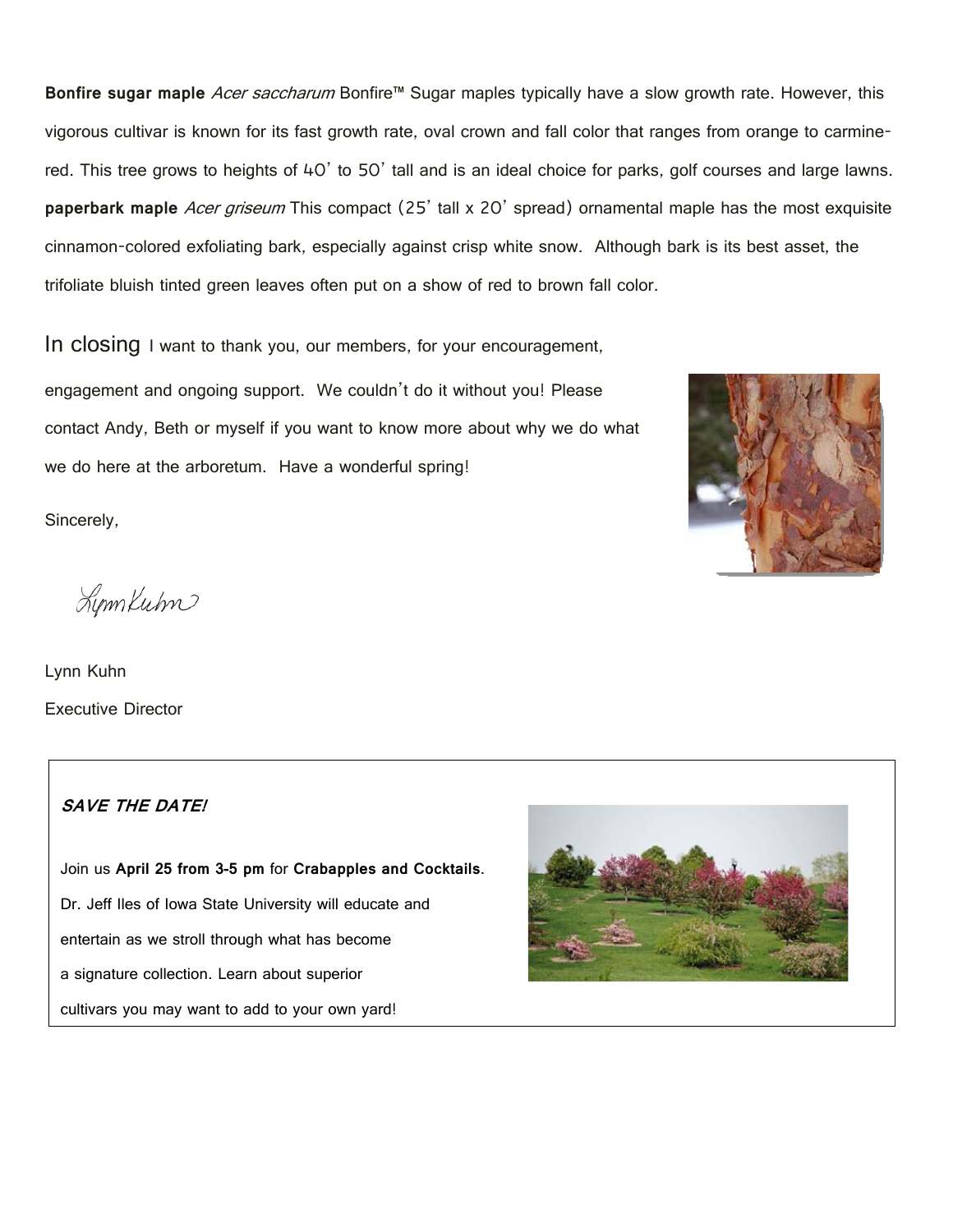#### **2014 Classes and Events**

#### **APRIL**

**Crabapples and Cocktails**  Friday, April 25 3pm to 5pm Be refreshed during a tour of our bursting crabapple blossoms with Dr. Jeff Iles! Then, enjoy a cocktail as you take in spring vistas around the arboretum.

Members, free; Non-members, \$5

#### **MAY**

**Birds and Bagels** 

Saturday, May 3 7am and 9am Welcome the birds back to Iowa on this annual birding event! Then, visit with friends in the Vista Room over bagels and coffee.

Members, free; Non-members, \$5

#### **National Public Gardens Day**

Friday, May 9 Visit the arboretum today and enjoy free guided tours at 10am and 2pm!

Looking for something special for Mother's Day? With a donation, you can take home an attractive gift basket for Mom.

## **JUNE**

**Vanishing Acts: Trees Under Threat** 

June 6 through November 21

The outdoor exhibit Vanishing Acts is a compelling look at threatened and endangered trees and the importance of taking action to save them. Free

**9th Annual Membership Gathering**  Saturday, June 7 2pm to 4pm Members are treated to speaker Paul Tauke, DNR State Forester/ Bureau Chief, as he discusses the importance of understanding emerging threats, diseases, and other pests harmful to trees. Member guests can become members for \$15 today! Exclusive Member Event

**Nature Explore Workshop** 

Friday, June 20 1 to 4pm Experience innovative techniques for using outdoor classrooms as an integral part of children's daily living; ideal for educators and childcare providers. Members and Non-members, \$25

Saturday, June 21 6pm to 7:30pm Be entertained and inspired by the lively storytelling of David Burrier.

**The String Thing Performance** 

Free will donation to the Hope Ministries food pantry.

#### **JULY**

**Family Leaf Walk**  Saturday, July 12 9am-10am Learn to identify common trees of Iowa as we explore the many leaf shapes at the arboretum! Members, free; Non-members, \$5

#### **Summer Play Week**

July 14 - 18 2 to 4pm, daily Members, \$5; Non-members, \$10/day **Stream Hike.** Monday, July 14 **Treasure Hunt.** Tuesday, July 15 **Pond Life.** Wednesday, July 16 **Tree Art.** Thursday, July 17 **Water Color.** Friday, July 18

## **AUGUST**

#### **Native Plant Art Imaging**

August 1 through 15 Watch as artist in residence, Lindy Smith, gathers materials from the arboretum and creates stunning works of art. Free

**The Fusion of Native Plants & Sun-Print Art**  August 16 10am to 11:30am